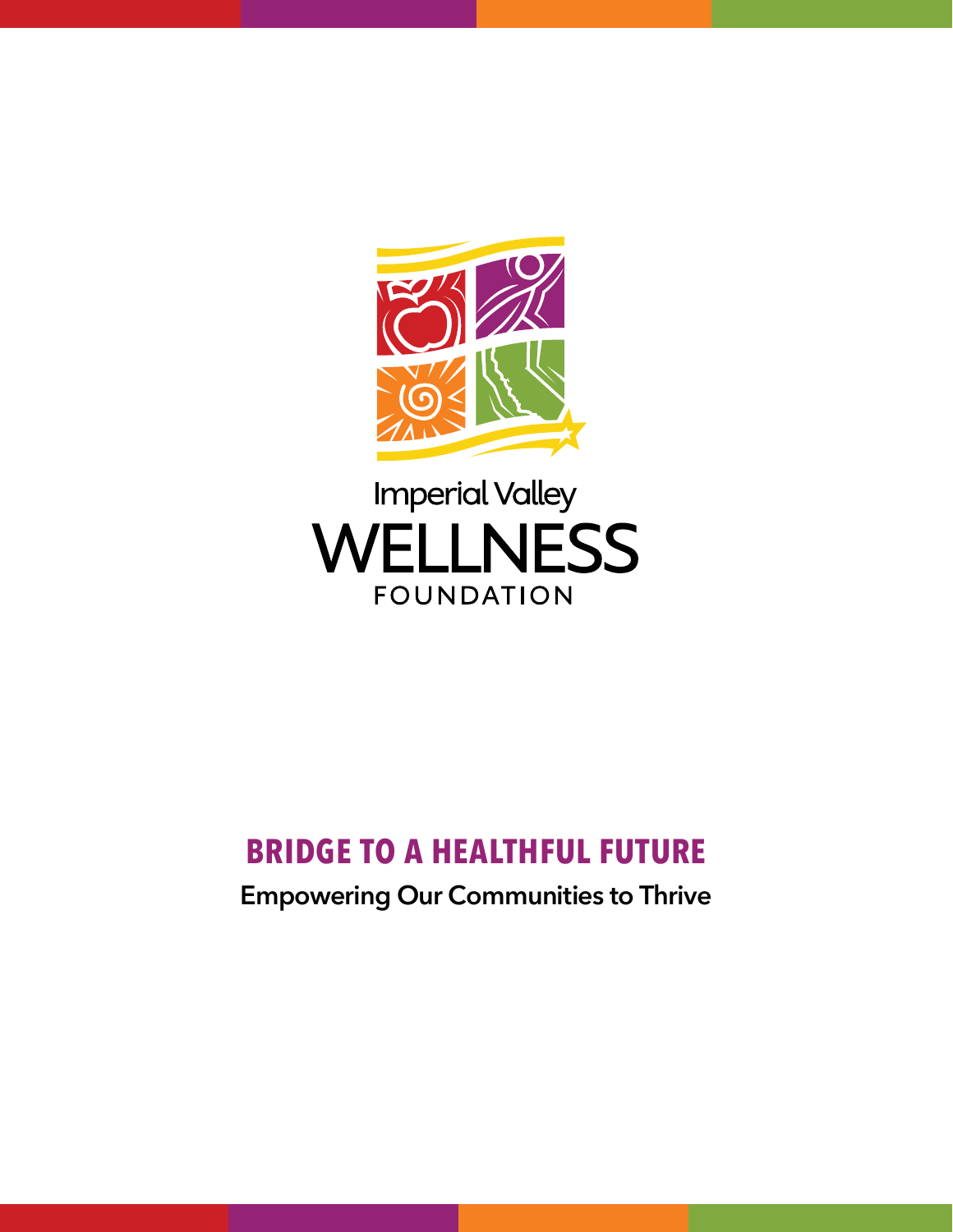# **OUR Vision**

# **Healthy people living full lives in the Imperial Valley.**

Imperial County's civic and community leaders are committed to creating better, healthier places to live.

They initiated the new Imperial Valley Wellness Foundation.

You will see a community of champions there.

# **You can be a champion too!**

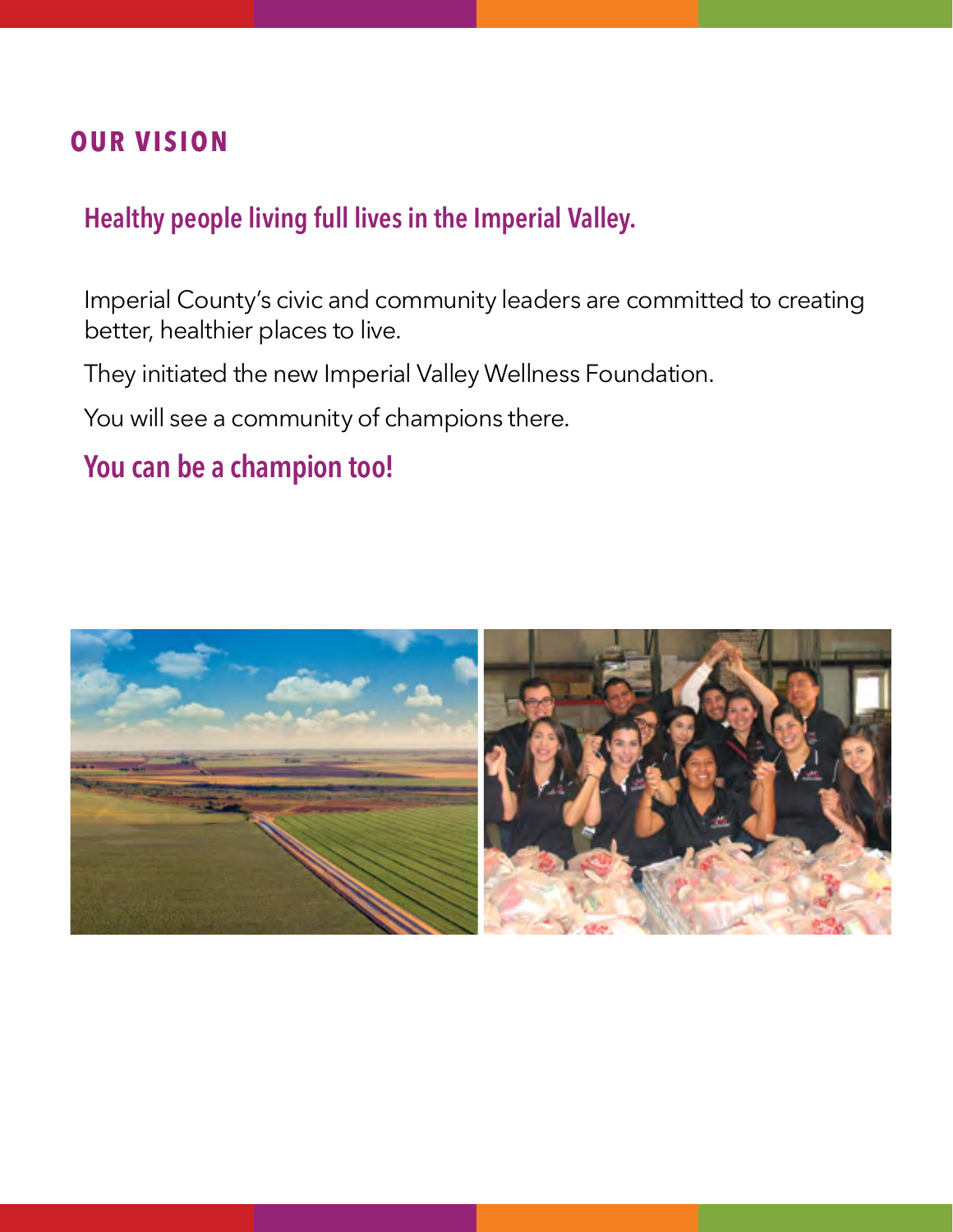# **OUR Mission**

# **To advance the health and wellness of vulnerable populations in Imperial County.**

Imperial County, California has long been seen as an area with serious health challenges. Some leading examples:

- Food Insecurity
- Diabetes and Obesity
- • Asthma

For many non-residents, this is all they know about Imperial Valley but for those who live here, we see things very differently. Imperial Valley is home to a community that cares, loves the region, and wants to see conditions improve for every single resident.



Imperial Valley Farm Land Imperial Valley Food Bank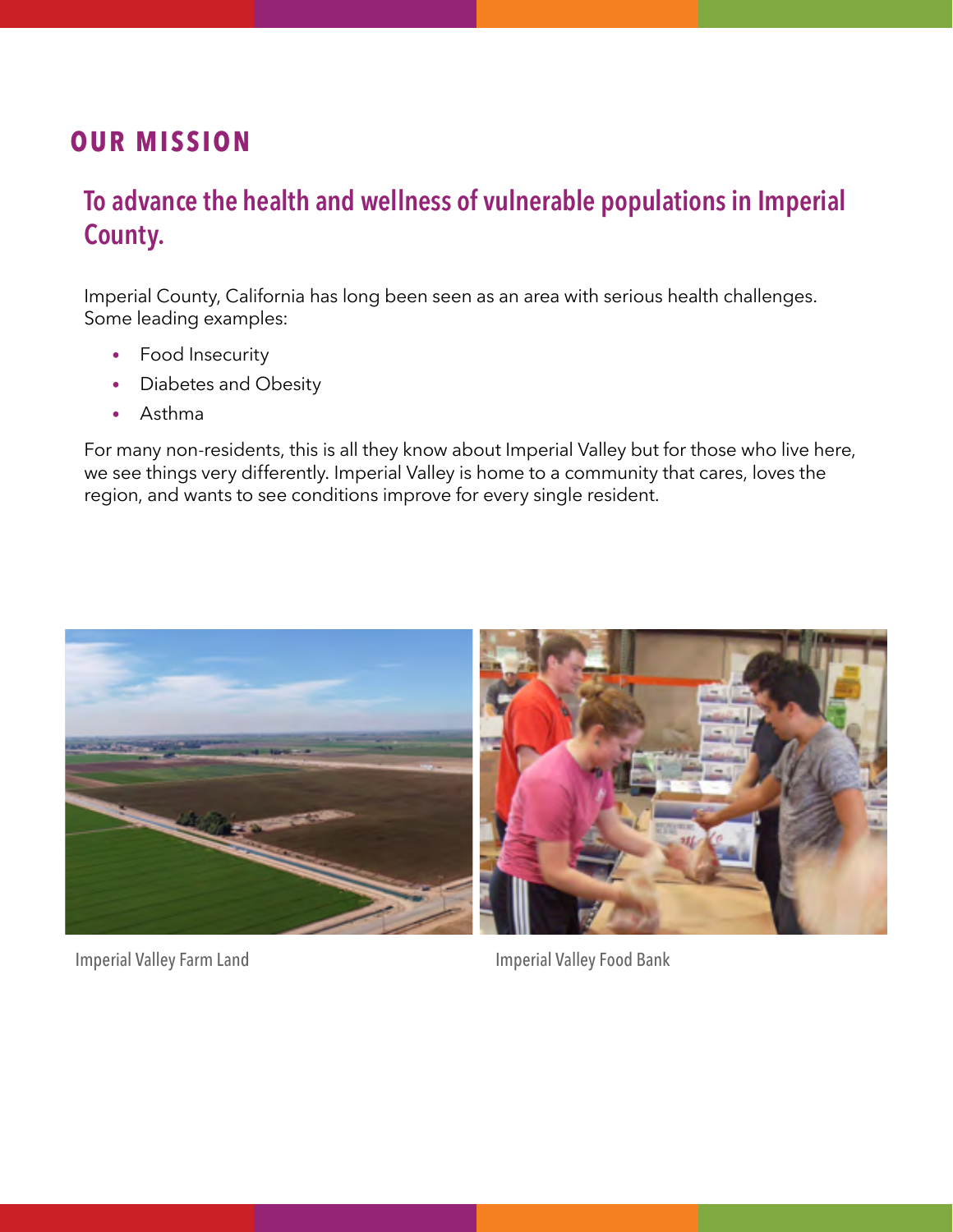# **Intro to the imperial valley**



Imperial County, California is located on the US-Mexico border between San Diego County and the state of Arizona. It's a highly productive agricultural area, producing \$2 billion in vegetables, fruit, livestock, and other commodities annually. In fact, two-thirds of the vegetables consumed

in the U.S. during the winter are grown in Imperial County. In recent years the county has also become home to new and expanding initiatives in wind, solar, and geothermal energy production – enough to power more than 1 million homes in the southwest U.S. Today, it is the second largest geothermal producing county in the U.S., and a number of new geothermal plants are in planning or construction.



Per capita family income is \$16,409, compared with \$29,906 for California, as a whole.

Imperial County has been inhabited for little more than a century. Its harsh desert climate and relentless summers have kept most from braving the border area. People settled here as the 'last frontier', the last remaining place in America to claim land and try to build a livelihood.

The fertile land yielded abundance in cattle, cotton, and winter produce.

According to the Southern California Association of Governments, as of 2018, Imperial County's population of 190,624 people are 83.4% Hispanic, 11.3% Non-Hispanic White, 1.3% Non-Hispanic Asian, 2.3% Non-Hispanic Black, 0.6% Non-Hispanic American Indian or Alaska Native and 1.1% Other Non-Hispanic.

In contrast to its health challenges and its mostly hot and dry desert climate, Imperial County possesses a variety of natural and man-made advantages. It is a crucial agricultural zone, being a leading worldwide exporter of agricultural goods and growing a majority of America's winter vegetables.

Imperial Valley is an energetic and lively community of people that care about each other. It's a diverse community that has a deep grounding in family values and hard work. There is so much good here, that is seldom promoted and so much more that can be done for the benefit of the people living in this unique place.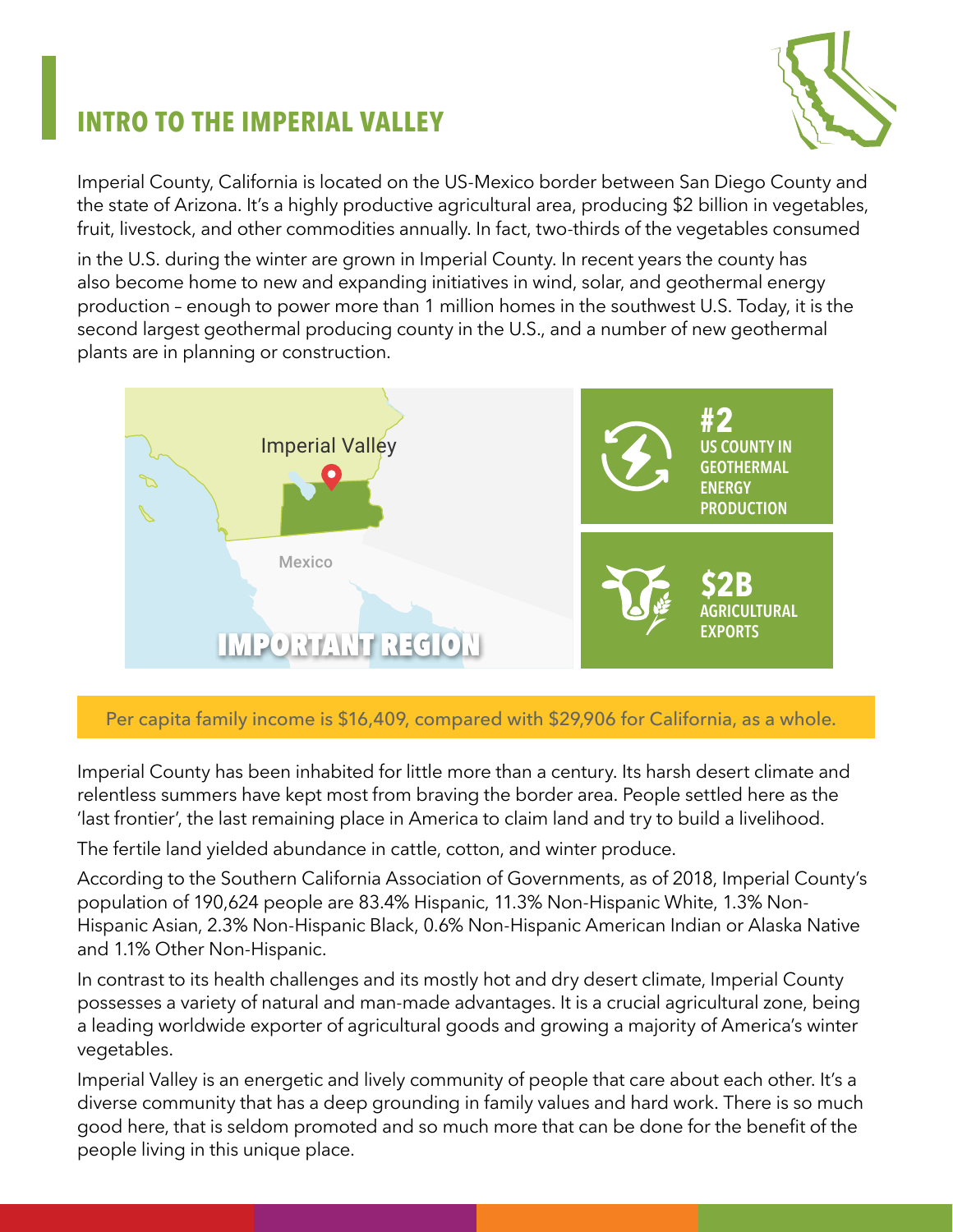# **Regional Challenges**



Despite health-promoting exports, the county's hardworking families suffer staggering health challenges: high rates of asthma, diabetes, obesity, hypertension, cancer, and tuberculosis, among others. They must contend with persistent problems of poor air and water quality, opioid and drug abuse, food insecurity, and health professional shortages. They do their best to live lives of dignity in a county that stands at or near last place in many important health and wellness measures – a county that also ranks especially low in job opportunities and real income per capita. Research studies show a link between particulates and increased asthma. Poor air quality may cause multiple negative health effects.

Increased evaporation from the Salton Sea exposes a toxic seabed called playa that contains pesticides, chemicals and runoff. When this dust becomes airborne it degrades air quality and negatively affects the health of children and adults.



The Salton Sea exposed toxic playa *(Photo by Matthew Dillon Creative Commons)*

According to the Los Angeles Times, children with asthma in Imperial Valley are far more likely to end up in the emergency room or to be hospitalized than children in any other county in California. The California Department of Health states that children in Imperial County go to the emergency room for asthma at a rate three times higher than the state's average.



#### **1 in 5 Children in Imperial County have asthma.**

*"As the relentless wind stirs up piles of dust and dirt and creates a gigantic funnel of haze. In the vast, sweltering Imperial Valley, children like Marco Cisneros battle to breathe.*

*Marco wheezes and coughs and reaches desperately for his inhaler, but the medication doesn't always give him the relief he needs. Often, his mother has to call 911.*

*Since being diagnosed with severe asthma six years ago, Marco, who lives in this border town east of San Diego, has visited the hospital nearly 50 times. He has been airlifted on several occasions. Blowing out the candles on his 8th birthday cake earlier this year, Marco had just one wish: 'I just want to run.'"*

*Los Angeles Times 2012*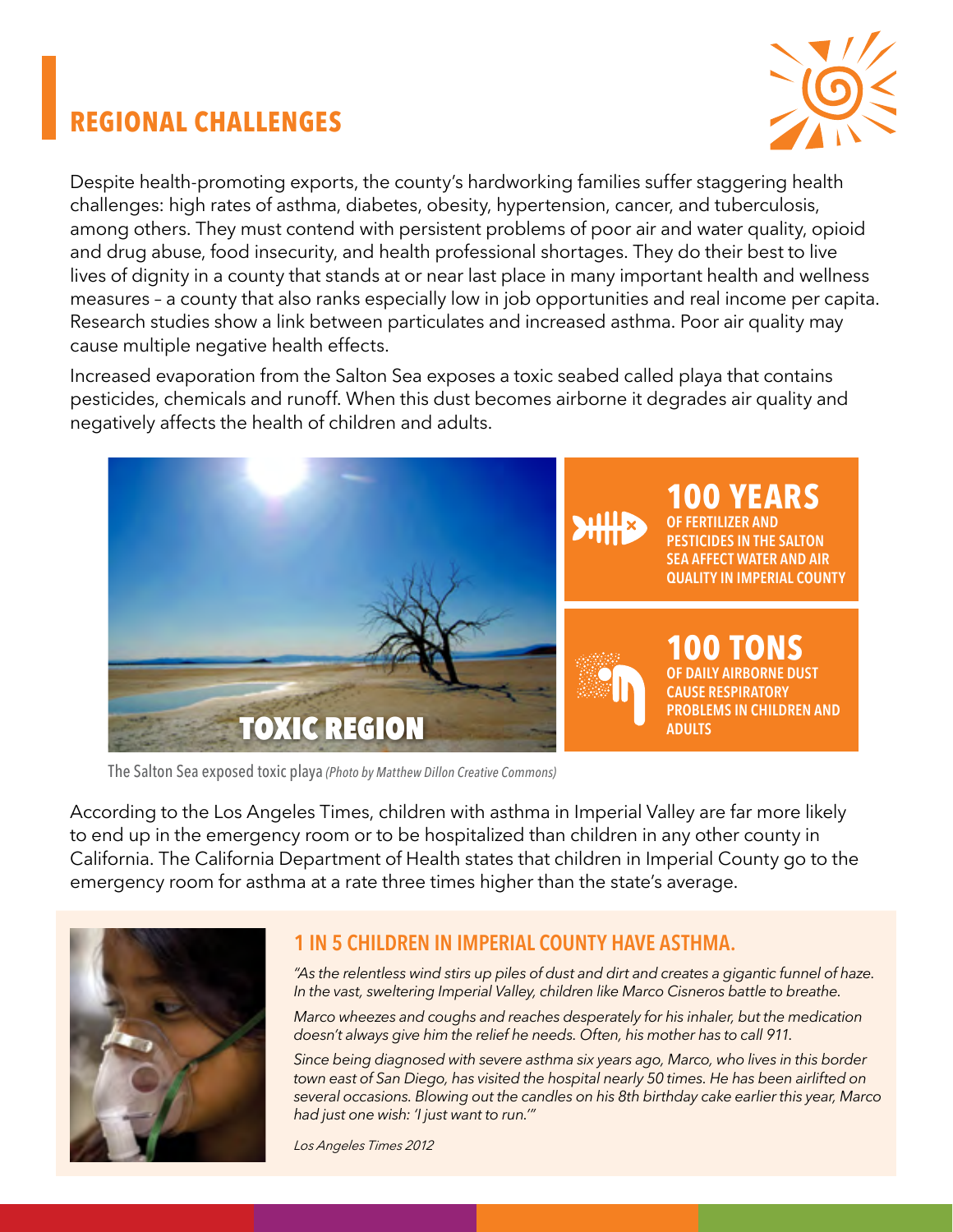# **Focusing on the Quality of Life**



A key result of air and water challenges, combined with food insecurity and poor diet, is the disproportionate presence of obesity and diabetes in the population of Imperial County.

### **Imperial County has the highest number of diabetes deaths, 101.2 per 100,000 population, in the United States.**

A large percentage of families in Imperial Valley are food insecure. Children who do not have enough to eat have difficulty in school. Many neighborhoods contain only fast food outlets. These areas are food deserts with little or no access to fruits and vegetables, just processed foods full of sugar, fat, and salt.

In Imperial County almost 1 in 5 residents experience food insecurity, and the County has the highest rate of childhood hunger in California: 40% of children are not getting enough to eat. This is a major irony and a great health disparity for a region that produces a cornucopia of agricultural products and the majority of winter vegetables for the entire United States. Much needs to be done to resolve these problems.



There are substantial problems we must address among our county population. The systemic health problems created by lack of local wealth and generational poverty have been compounded in a region that is remote and isolated. We must improve resources and services for our local residents.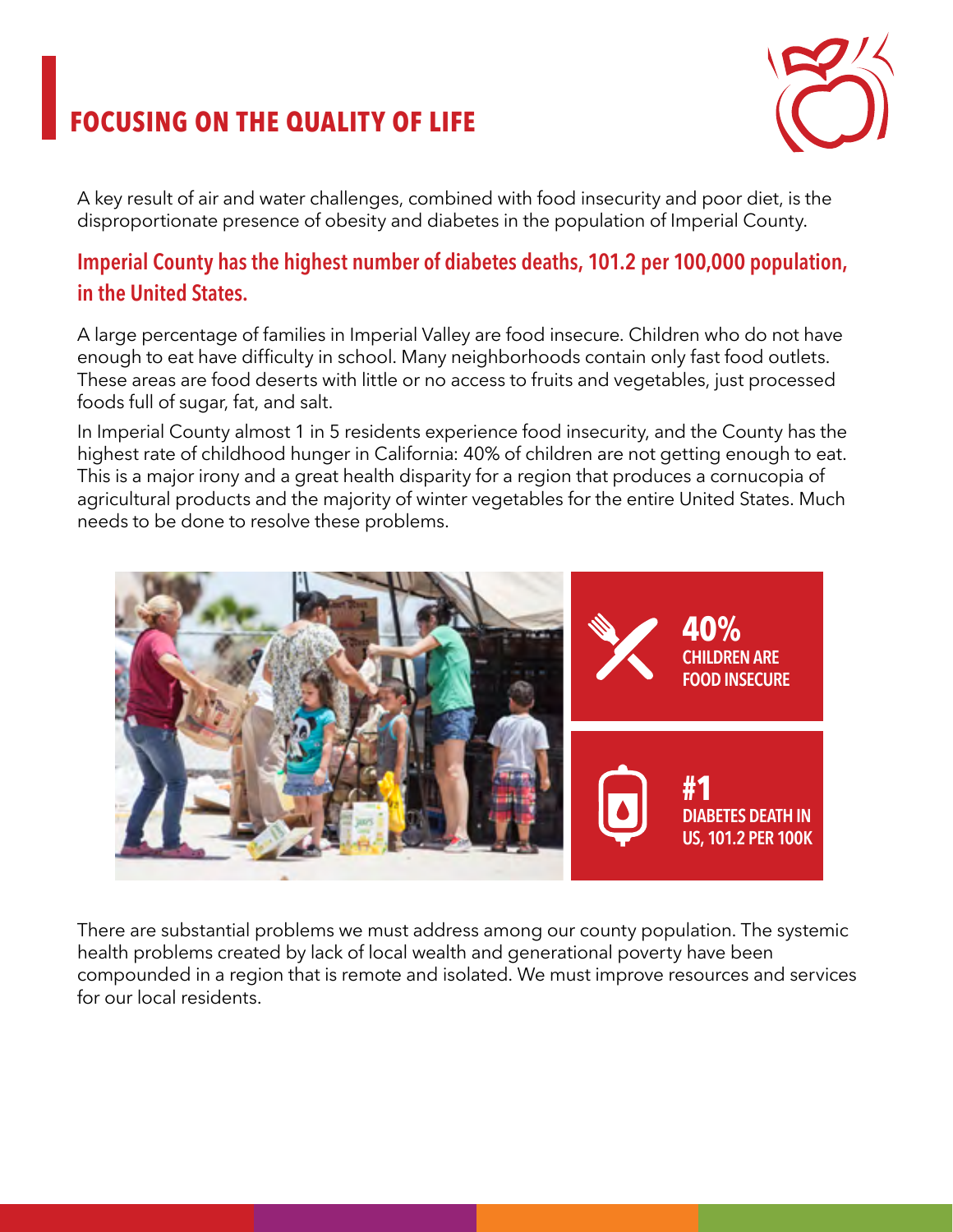# **"There is a will and a way"**



Today, Imperial Country is beginning to confront its health and wellness challenges. Over the past few years, organizations and concerned citizens have worked together to understand the interconnected problems of health and wellness in Imperial County.

#### **CASA of Imperial County**

- 450 foster children served in Imperial County
- 49% are under the age of five
- 20% have been identified with a chronic health issue
- 83% of all foster children are Hispanic

#### **Neighborhood House**

- Serves low-income women & children
- Served 4,786 people in 2018
- Serving community for over 80 years

#### **Boys & Girls Clubs of Imperial Valley**

- Serves over 120 kids per day.
- Has 477 registered members
- Serving the region for over 50 years

#### **Imperial valley food bank**

- Serves over 20,000 individuals a month.
- Provides food to 100 schools, churches and social service agencies in the county.
- Distributes more than 700 backpacks full of food to children each week

#### **Clinicas de Salud de Pueblo**

- Served 52,575 patients in 2018
- Only Federally Qualified Health Center in Imperial County
- Founded in 1970 and was the first Migrant Health Center in the Nation
- Largest healthcare provider in Imperial County

#### **SAN DIEGO STATE UNIVERSITY IMPERIAL VALLEY NURSING LEADERSHIP PROGRAM**

- Launched in 2018
- Will graduate 18 students in May 2020
- First ever graduate level nursing program in the county
- Will add a Nurse Practitioner/ Clinical Nurse Specialist in 2020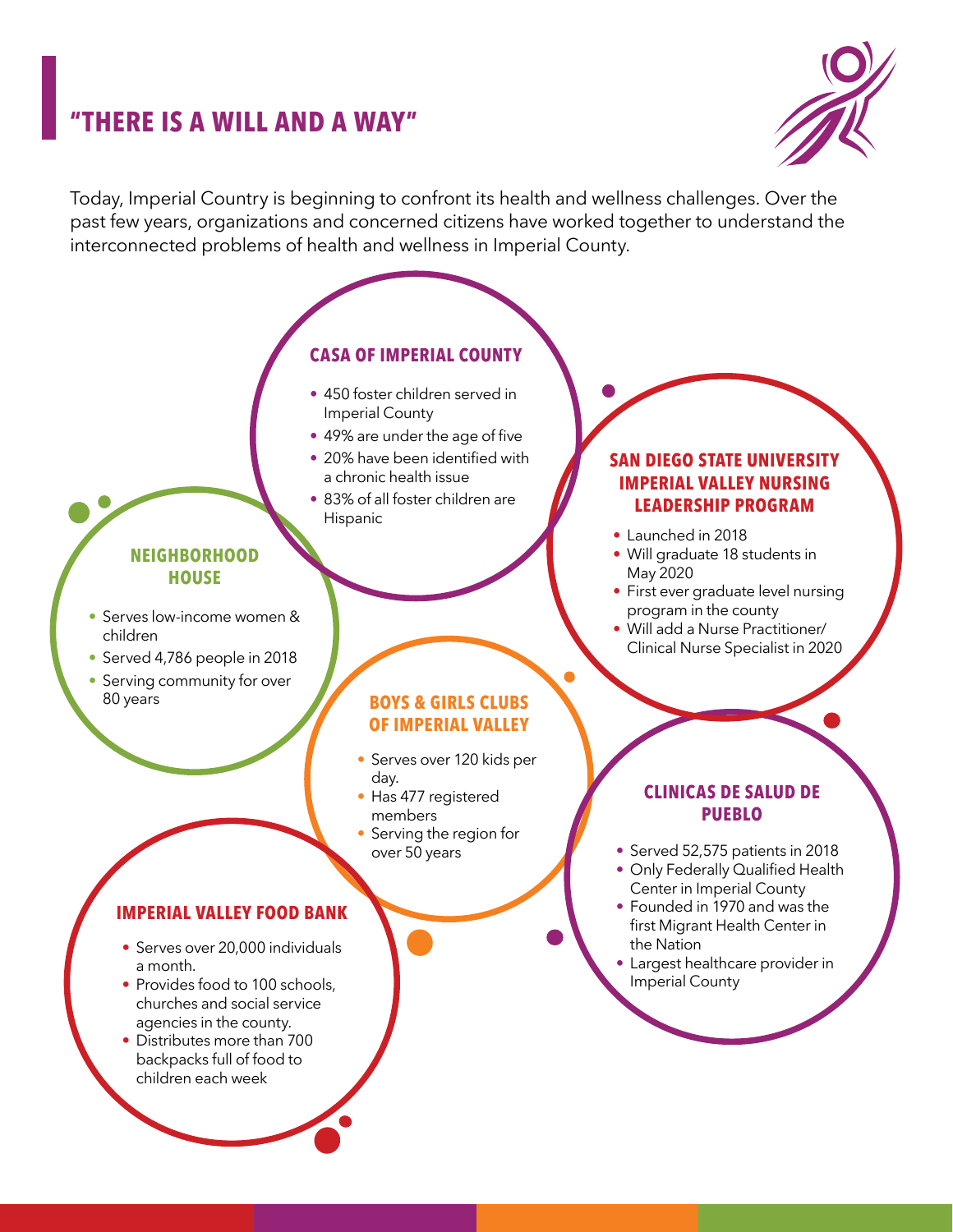# **IMPERIAL VALLEY WELLNESS FOUNDATION – A BOLD VISION**

As a result of community efforts, Imperial County is now poised to take major action to solve the region's health challenges. Enthusiasm and commitment in the county are higher than ever before. What's needed is flexible, sustainable funding to support promising programs and initiatives.

To help address this funding gap, a group of Imperial County civic leaders joined forces in early 2019 and created the Imperial Valley Wellness Foundation ("Wellness Foundation"). **The Wellness Foundation's board of trustees has set a minimum \$25 million goal to establish a permanent endowment, which will allow the foundation it to make grants to local nonprofits for generations to come.** San Diego-based Alliance Healthcare Foundation has committed a matching gift of \$7.5 million, contingent on the Wellness Foundation raising at least \$17.5 million by June 30, 2020.

*A Funder's Perspective:* "Local problems are often best addressed locally. Alliance's board has steadily been aligning our money with where our experience and values lead us," said Alliance Healthcare Foundation's former Board Chair, Elizabeth Dreicer. "In the case of Imperial County, that means making our foundation a little bit smaller so we can shift some of our assets over to a new, independent foundation. We want Imperial County to have its own endowed health and wellness foundation – one governed by local residents and focused solely on addressing local needs."

The Imperial Valley Wellness Foundation will select a Chief Executive Officer (CEO) by June 2020. This CEO will provide leadership, management, strategy, and grant-funding support to the Board of Trustees and will represent the Wellness Foundation in its work with nonprofit, government, community, and social enterprise organizations.

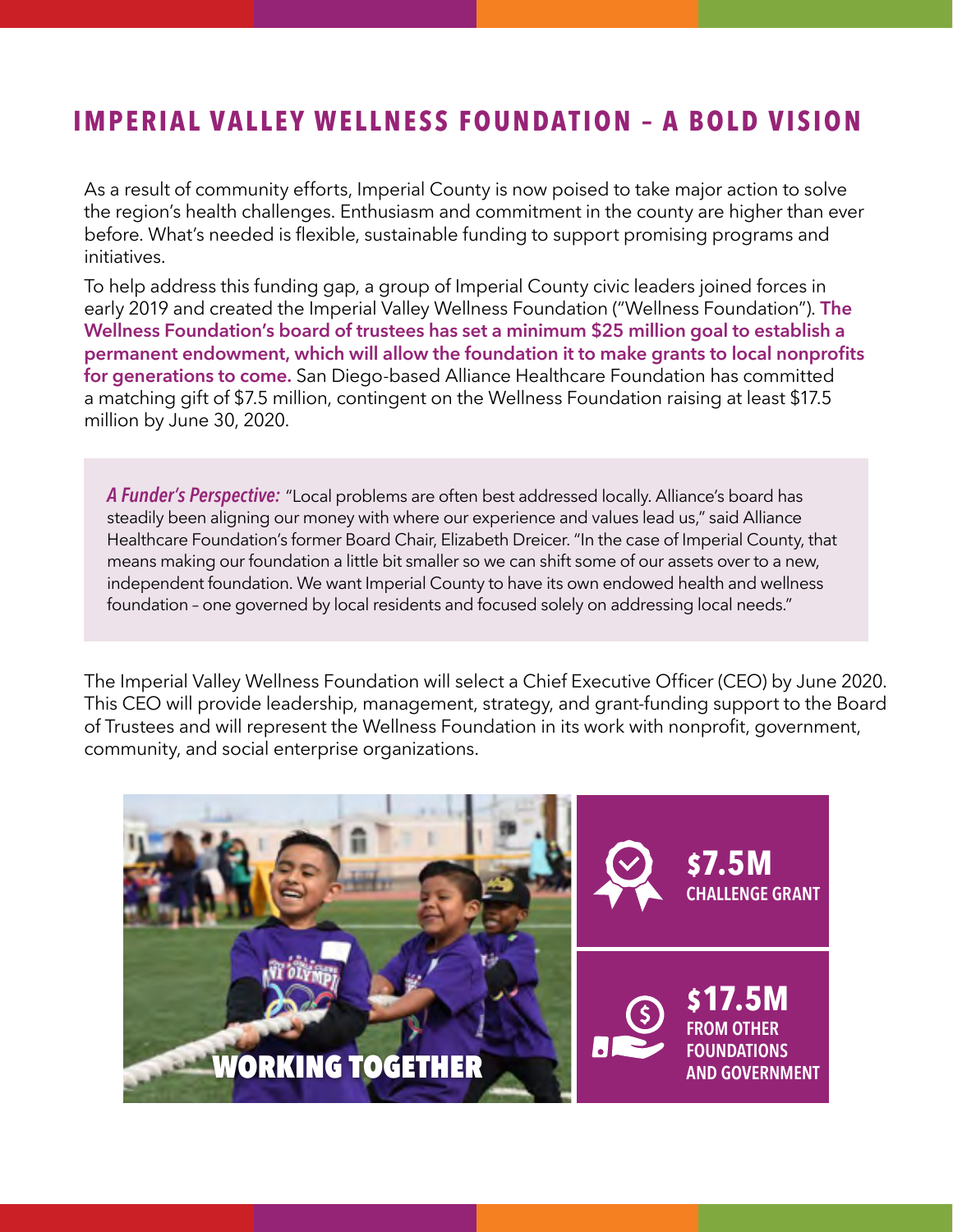# **OUR FUTURE**

The Imperial Valley Wellness Foundation is committed to supporting innovation and collective

action to address the region's most pressing health challenges. The Foundation will partner with local organizations to make strategic investments in advocacy, program models, education, communications, and leadership.

Through a robust process led by the Imperial County Community Health Improvement Partnership, community groups, agencies, health-care entities and local residents participated in the Community Health Assessment process.

As a result, the Community Health Improvement Plan developed a roadmap and vision to effectively address key priority areas for creating health and wellness in Imperial Valley.

The Wellness Foundation will focus on the three action areas of the Community Health Improvement Plan:



- Consumption of affordable, accessible, and nutritious foods.
- Engagement in affordable and safe opportunities for physical activity.
- Achieving and maintaining healthy weight levels.



#### **Healthy Eating, Active Living Community Prevention Linked Healthy and Safe Communities Community Prevention Linked with High Quality Healthcare**

- Asthma detection, management, and education.
- Prenatal Care Early and Adequate.
- Diabetes detection, management, and education.



# **and Living Environments**

- Engagement in improving air quality.
- Prescription drug abuse prevention.
- Linking family members, caregivers, and persons living with dementia across systems of care and support.
- Prescription drug abuse prevention and treatment





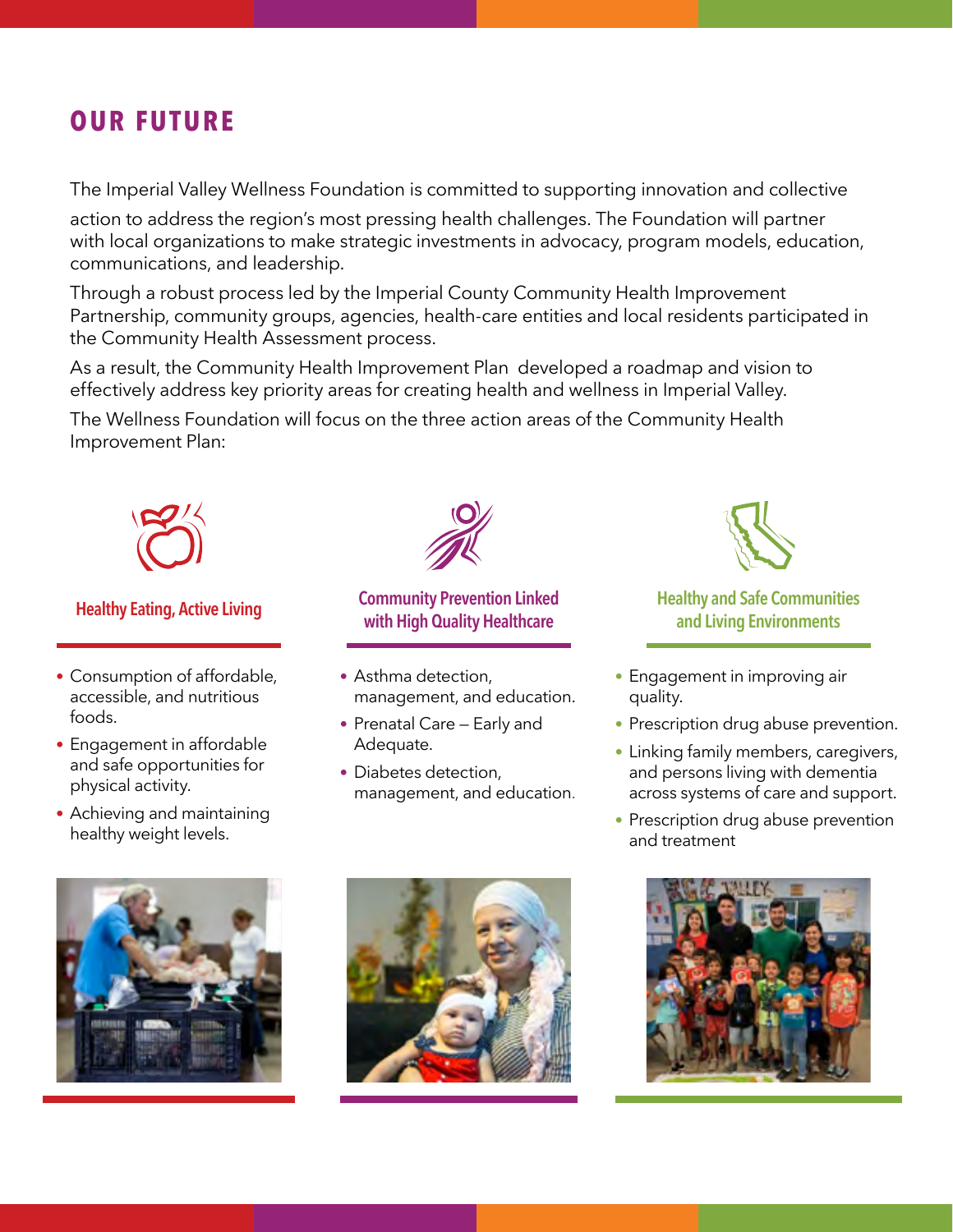# **THE MISSING PIECE - WE NEED YOU**

The Alliance Healthcare Foundation has stepped forward with a \$7.5 Million through a challenge grant to help fund the Wellness Foundation. We must raise \$17.5 Million to complete the Wellness Foundation's \$25 Million endowment.

With your generous participation, the Imperial Valley Wellness Foundation will underwrite and support organizations and individuals committed to solving the health problems of Imperial County and promoting the wellness of its hardworking population.

All of our recent community building work and planning will rely on new funding to be made possible.

We ask you to join this effort, and we welcome your partnership in advancing health and wellness in Imperial County.





**Funds to permanently advance the health and wellness of vulnerable \$7.5M \$17.5M populations in Imperial County.**



# **The Wellness Foundation is a Champion of health and wellness in Imperial County. We invite you to become a Champion too!**

For more information please contact: Imperial Valley Wellness Foundation at **trustee@ivwf.org** 

The Imperial Valley Wellness Foundation is a tax-exempt public charity under section 501(c)(3) of the IRS code. Wholly independent from Alliance Healthcare Foundation and locally governed by its own 13-member board of trustees, that will fund local programs and activities in perpetuity. The Imperial Valley Wellness Foundation has selected and announced its first round of grants in June 2019.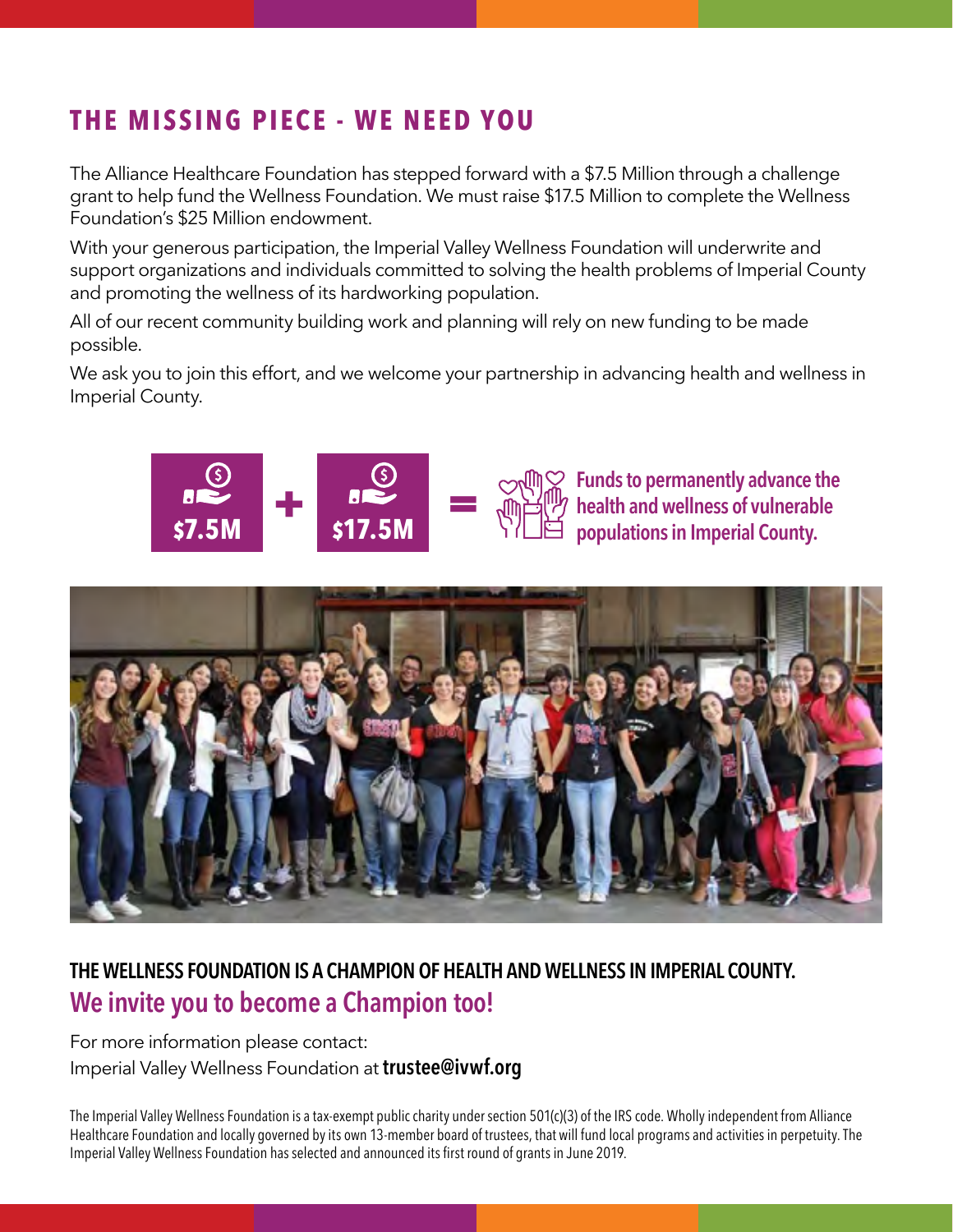### **Our Values - Integrity, Stewardship, Innovation, Commitment**

#### **Board Members**

Cathy Kennerson | Board Chair, IVWF

**Chief Strategic Officer** El Centro Regional Medical Center

#### Alex Cardenas

**Executive Director** casa of imperial valley

Sara Griffen

**Executive Director** Imperial Valley Food Bank

Jeff Hester **Credit Officer/SVP** Rabobank

Dr. Helina Hoyt **Nursing Program Coordinator** SAN DIEGO STATE UNIVERSITY-IMPERIAL VALLEY

#### Anne Irigoyen

**Chief Operating Officer** Ametza, LLC and Kuhn Hay, Inc

Jose Landeros **Vice President** David H West Insurance Stephen Jaime

**Clinical Nurse Specialist of Diabetes Education**  El Centro Regional Medical Center

Timothy E. Kelley

**President & Chief Executive Officer** Imperial Valley Economic Development Corporation

#### Dennis Morita

**Attorney** Dennis H. Morita, Esq.

Allen Tyler **Manager**

Arthur J. Gallagher Insurance

Jaime Honold **President** Burgers & Beer Restaurants

#### **HONORARY COUNCIL**

Haydee Rodriguez **Teacher** Central Union High School

Gregorio A. Ponce **Dean** SAN DIEGO STATE UNIVERSITY, IMPERIAL VALLEY

Kathleen Lang, DPA **Vice President Regional Operations** California Health & Wellness

Sara Sanders **Chief Development Officer** Clinicas de Salud del Pueblo

Todd Finnell, Ed.D. **Superintendent** IMPERIAL COUNTY OFFICE OF EDUCATION

Dr. Adolphe Edward **CEO** El Centro Regional Medical Center